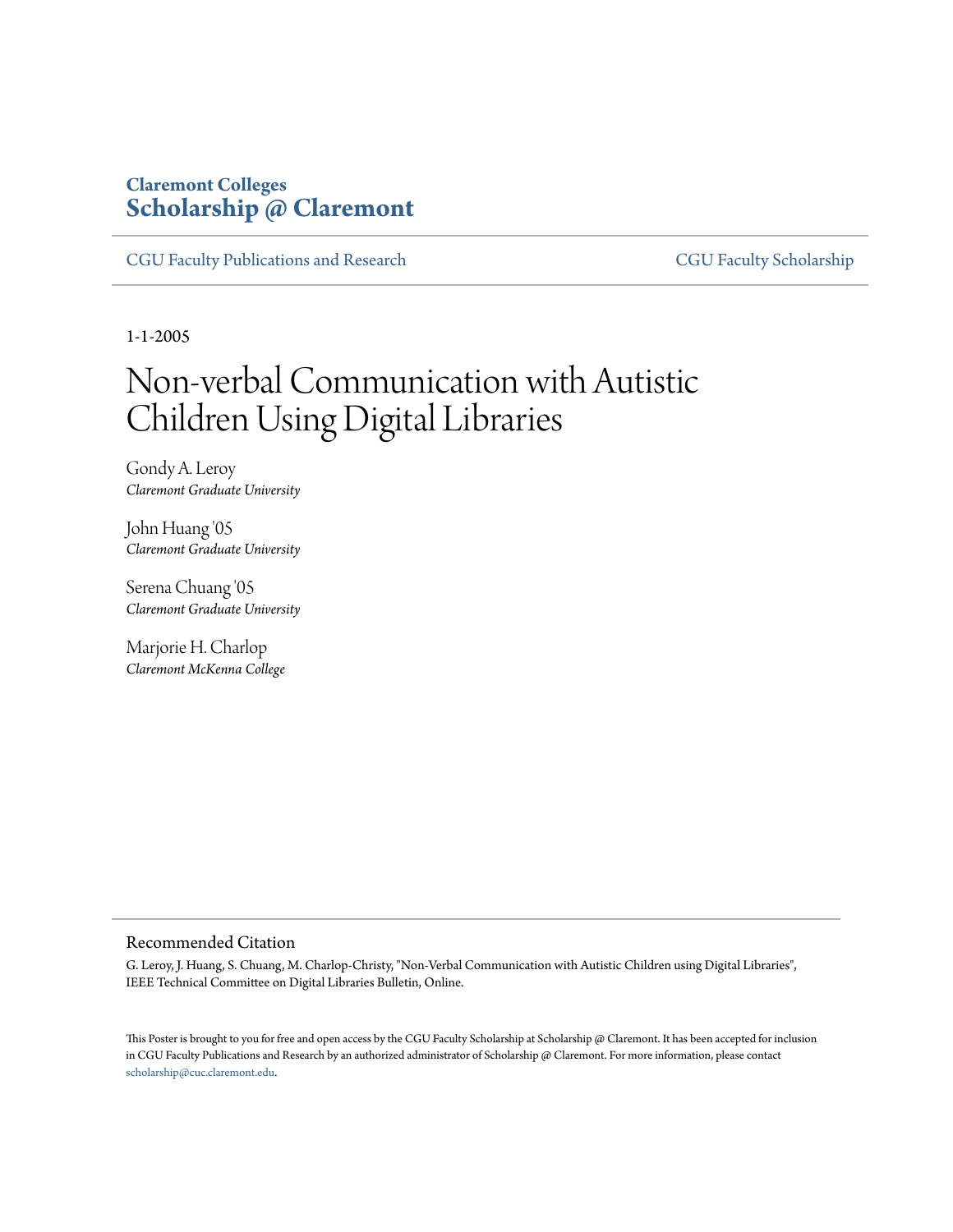TSL<sub>Bulletin</sub>

TCDL Bulletin Current 2005 Volume 2 Issue 1

## **Non-Verbal Communication with Autistic Children using Digital Libraries**

Gondy Leroy<sup>1</sup>, John Huang<sup>1</sup>, Serena Chuang<sup>1</sup>, <u>Marjorie H. Charlop-Christy</u><sup>2</sup> <sup>1</sup>[School of Information Systems and Technology,](http://www.cgu.edu/pages/153.asp) [Claremont Graduate University](http://www.cgu.edu/pages/1.asp) <sup>2</sup>[Department of Psychology,](http://psych.claremontmckenna.edu/) [Claremont McKenna College](http://www.mckenna.edu/) Claremont, California, USA {gondy.leroy, serena.chuang, john.huang}@cgu.edu majorie.charlop-christy@claremontmckenna.edu

Autism spectrum disorder (ASD) has become one of the most prevalent mental disorders over the last few years and its prevalence is still growing. The disorder is characterized by a wide variety of symptoms such as lack of social behavior, extreme withdrawal, and problems communicating. Because of the diversity in symptoms and the wide variety in severity for those, each autistic child has different needs and requires individualized therapy. This leads to long waiting lists for therapy.

By using information technology (IT), therapy can be provided to more children sooner. In the [Intelligent Systems Lab \(ISL\),](http://isl.cgu.edu/) we use IT to augment behavioral therapy to improve communication skills. We are developing a digital library (DL) that helps young, non-verbal autistic children communicate.

This DL contains images and is available on a Pocket PC. Autistic children combine the images to form a message. Such communication with images has been used successfully with the paperbased Picture Exchange Communication System (PECS). However, a Pocket PC is lightweight and easy to carry around and less stigmatizing. It provides therapists and teachers with an efficient way to teach communication skills and get usage feedback. We have developed a prototype and are evaluating it with non-autistic message receivers, parents, therapists and teachers, and autistic children.